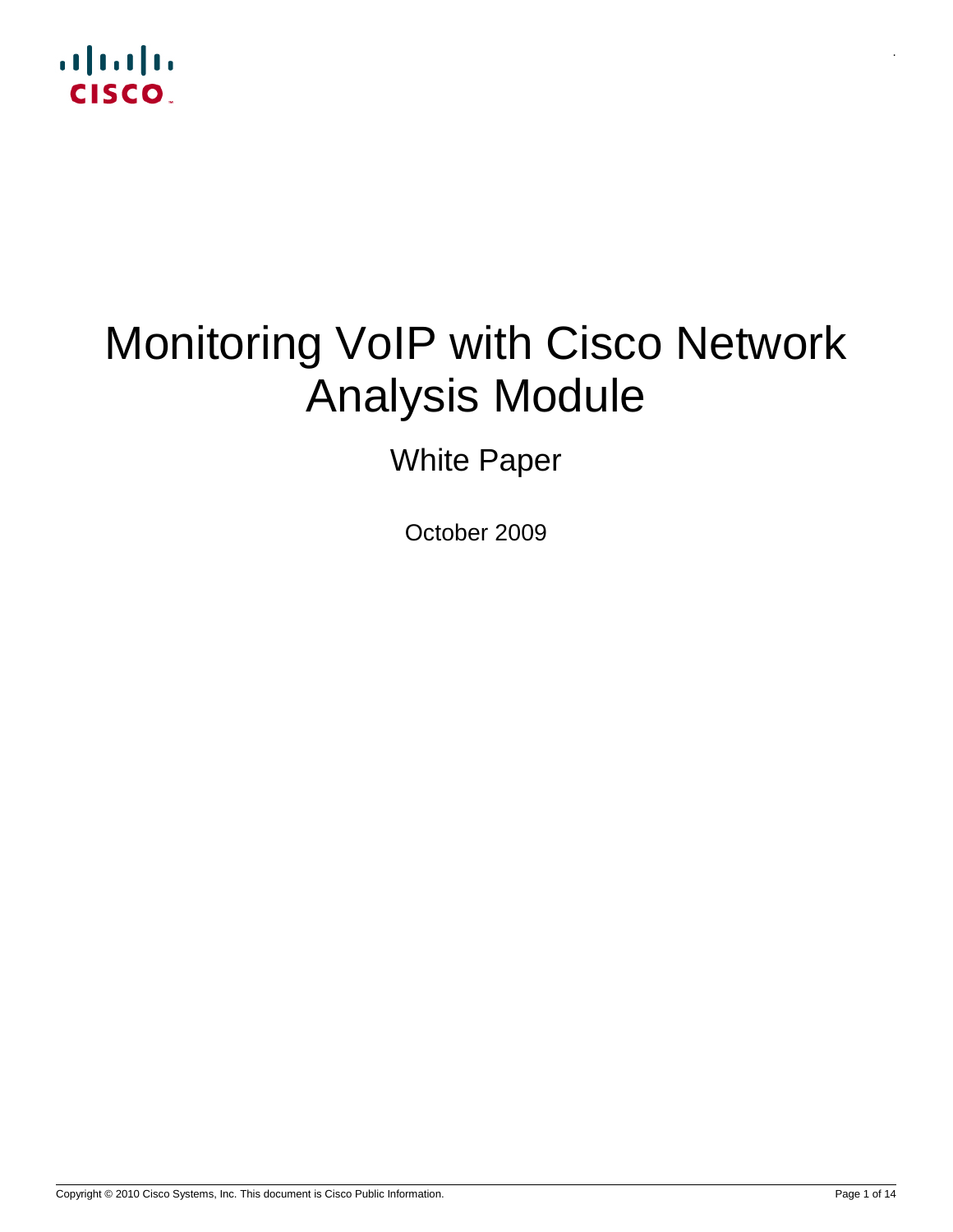# Contents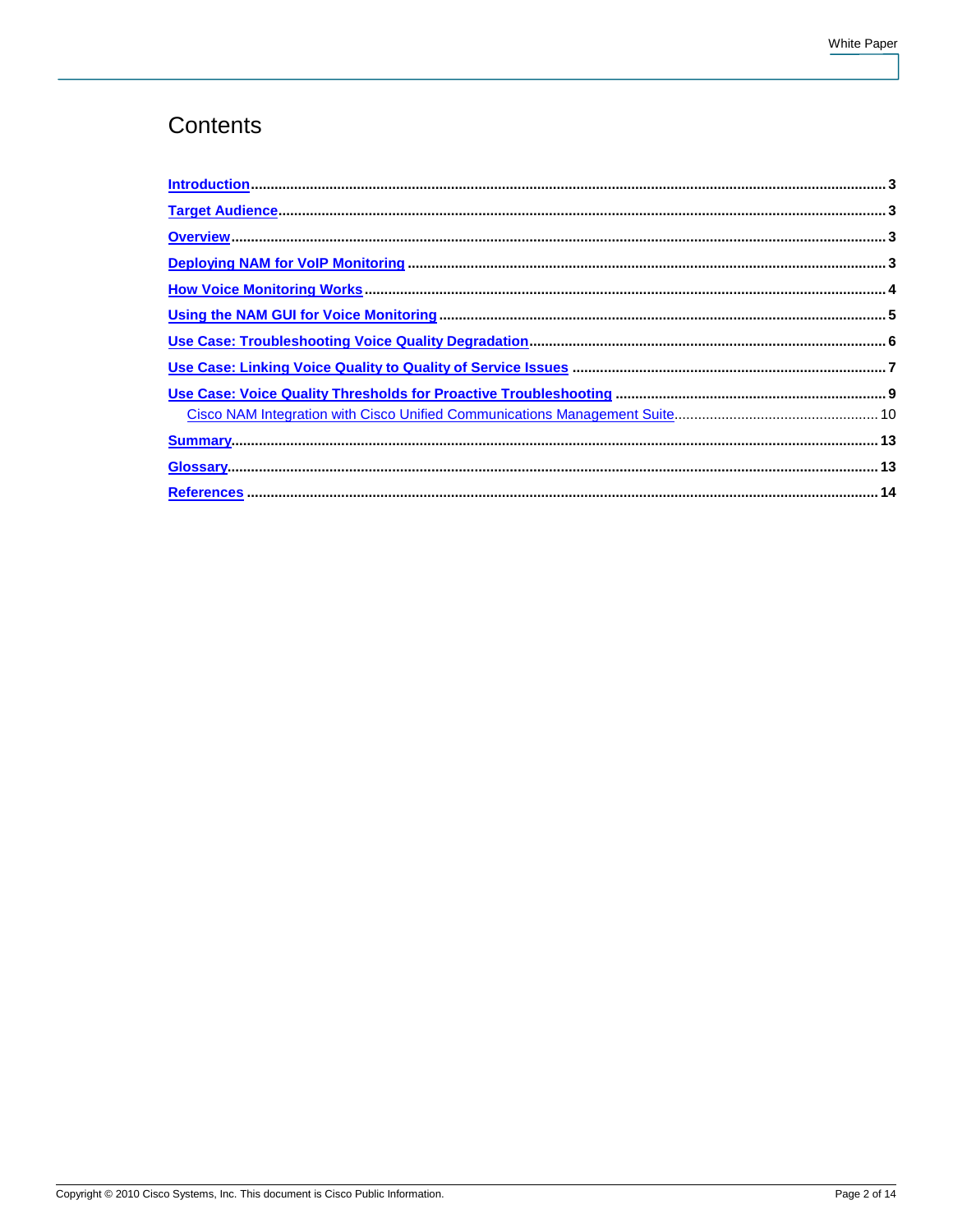#### <span id="page-2-0"></span>**Introduction**

The convergence of voice, video, and data networks has resulted in increased network management complexity and demands a new set of tools, techniques, and best practices. Real-time applications such as voice lay more stringent requirements on the network than the typical applications in a business enterprise. For example, voice over IP (VoIP) is very sensitive to the latency and jitter properties of the network; users quickly perceive such problems and raise trouble tickets when they experience them. On the other hand, web server transactions and email traffic have a much higher tolerance for latency and jitter. Effectively managing the additional complexity of VoIP deployments offers significant benefits to IT personnel by reducing trouble tickets and maintaining a high level of user satisfaction.

A comprehensive management strategy requires alignment with organizational processes as well as consistency in managing the entire application delivery lifecycle. Examples of the latter include detailed plans for deployment, troubleshooting, network maintenance, and upgrades. An important part of implementing the process in each part of the lifecycle is the use of the management tools that aid in planning, managing, and troubleshooting enterprise networks. In this paper, you will be introduced to the capabilities within the Cisco<sup>®</sup> Network Analysis Module (NAM) that will proactively detect VoIP quality issues and help troubleshoot them. VoIP analysis capabilities in NAM 4.1 will be described along with use cases that detail the use of these tools to solve day-to-day operational problems. With the NAM 4.1 release, Cisco Unified Service Monitor, a component of Cisco Unified Communications Management Suite, is able to aggregate voice performance metrics from NAMs deployed across the network for enterprisewide voice quality reporting. This suite, which includes Cisco Unified Service Monitor, Cisco Unified Operations Manager, and Cisco Unified Service Statistics Manager, provides enterprisewide reporting and management for VoIP deployments.

# <span id="page-2-1"></span>**Target Audience**

This paper should be helpful to anyone whose job role involves monitoring, managing, planning, and responding to network performance and quality issues in VoIP networks. Examples of job roles include network architects, network engineers, IT architects/engineers, performance management and optimization personnel, and IT managers.

# <span id="page-2-2"></span>**Overview**

The goal of a voice quality monitoring system is to support a set of capabilities that provide accurate and timely indications of voice quality and notify the user when needed. Mean Opinion Scores (MOSs) offer a standard method to monitor the quality of a VoIP call. This method takes into account latency, jitter, and other network properties that affect voice quality. In addition to computing call quality, the system must be cognizant of various other pieces of information, such as the identity of phones making the calls, call history, call volume, and relevant historical trends such as peak and low periods. Finally, the ability to notify the IT administrator of a problem that has occurred is very important. Cisco NAM provides these capabilities: NAM detects and computes MOSs for VoIP calls transported through Real Time Protocol (RTP) streams. MOS is computed periodically and reported through NAM's GUI, which provides real-time and historical reporting on voice quality. Administrators can get access to MOSs in real time, even as calls are in an active state. It is important to note that NAM is an open device, which means that its data is available for consumption by any application that can poll the NAM through its interfaces. This openness allows for easy integration into other applications being used.

# <span id="page-2-3"></span>**Deploying NAM for VoIP Monitoring**

Consider Figure 1, which depicts an enterprise network, comprising a campus, a data center, and two branch offices.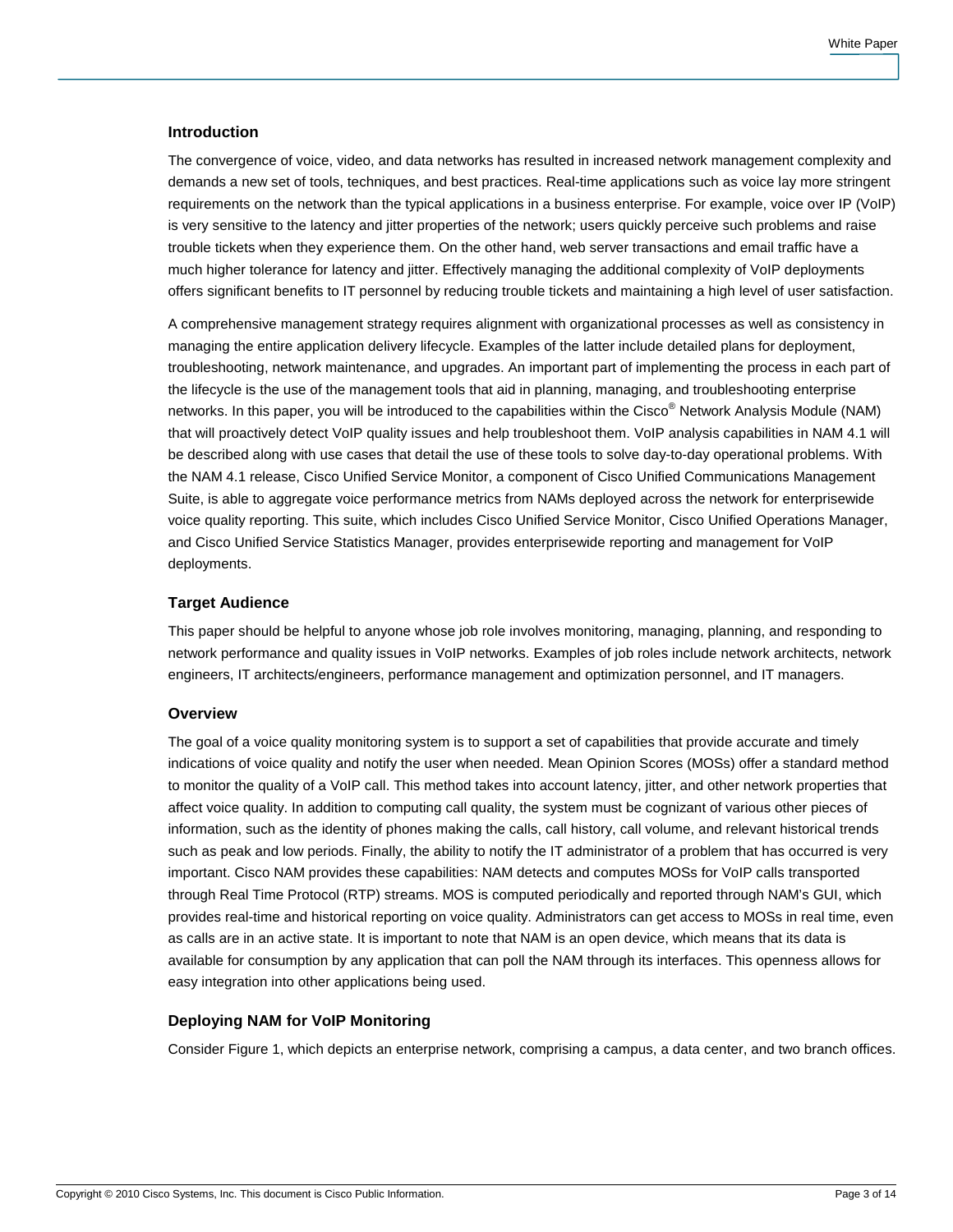

**Figure 1.** Cisco NAM Deployment

NAM can be deployed in various locations depending on the use case being addressed. For example, when deployed in a branch, NAM can monitor the quality of all calls entering and exiting that branch office and monitor any dips in quality levels in that location. Alternatively, a NAM in the data center can monitor signaling messages sent from a phone to the Cisco Unified Communications Manager cluster and collect detailed information about the calling and called parties. A NAM located at the edge of the main campus can raise alarms about poor call quality from the main campus to a particular remote office location.

# <span id="page-3-0"></span>**How Voice Monitoring Works**

VoIP phone calls are set up using a signaling protocol, such as Session Initial Protocol (SIP), using which the phone endpoints exchange information. Once setup is complete, voice traffic is sent through a streaming protocol such as RTP. NAM detects both signaling messages and voice traffic over RTP streams. It also has the ability to link a set of call setup messages to the RTP streams associated with them.

NAM monitors signaling messages for Skinny Call Control Protocol (SCCP), SIP, H.323, and Media Gateway Control Protocol (MGCP). The information collected from signaling messages includes currently active calls, call statistics, call history, detailed information about the calling and called parties, codecs used, port numbers used, and other relevant information. These statistics can be collected both on a real-time and historical basis.

In order to measure the quality of the call, NAM detects and monitors RTP streams. First, NAM examines the packet header and identifies whether it is an RTP packet. If so, it checks whether the packet belongs to a new or existing RTP stream. Once the RTP packet is detected and associated with a stream, it is sent to the MOS process for quality analysis. The MOS process performs real time computations to measure voice quality metrics such as jitter, actual packet loss, adjusted packet loss, seconds of concealment, and severe seconds of concealment. Using the aforementioned metrics, the NAM computes the R-Factor MOS based on the ITU-T recommendation G.107. The best, worst, and average values for these metrics are reported every minute through GUI.

An important aspect of this real-time reporting is that voice quality metrics are available to users even when the call is active. There is no need to wait for the end of the call before such statistics are collected. This real-time visibility is a critical part of the solution and facilitates rapid responses to problems.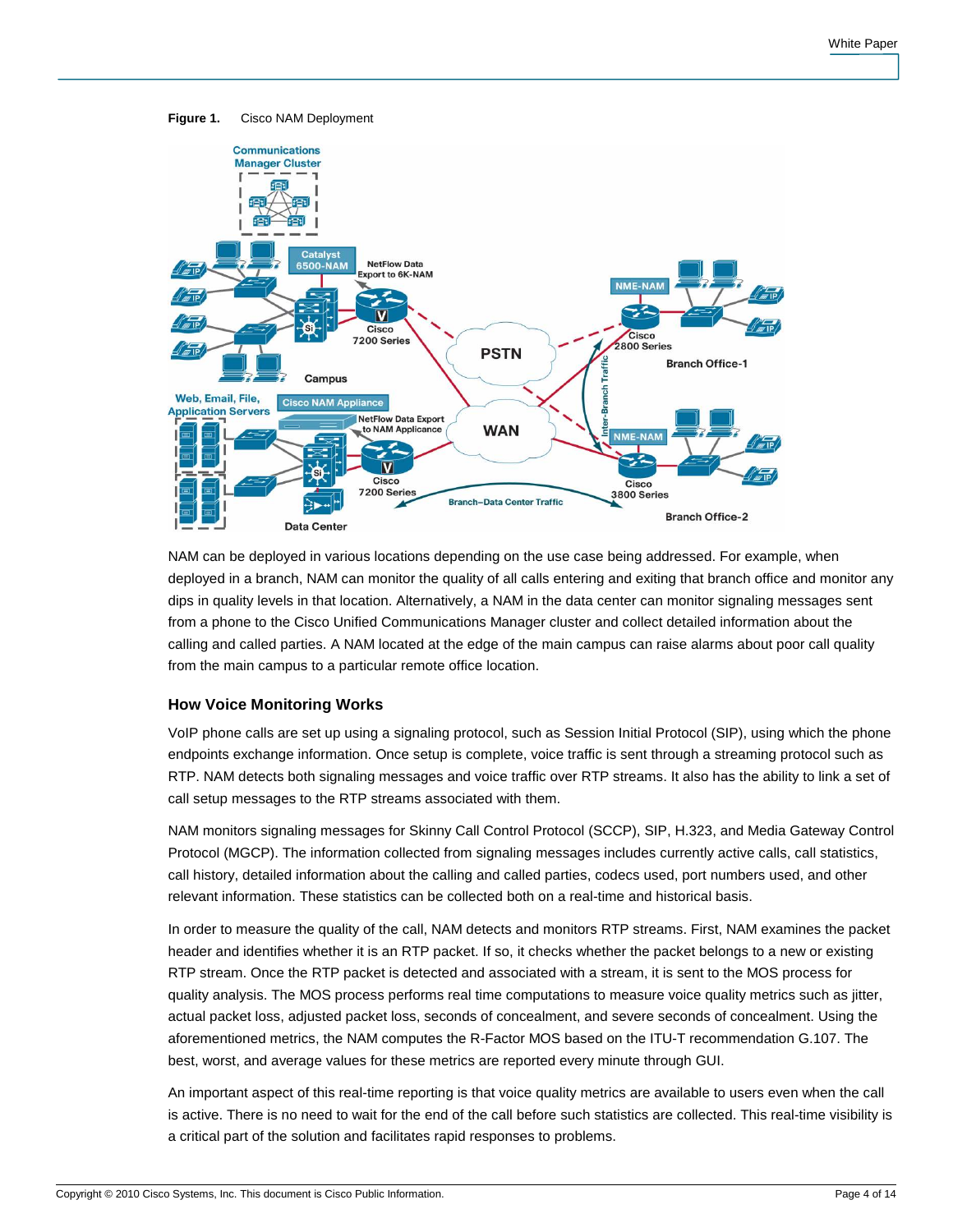Note: To monitor signaling messages, the NAM has to be in the path of call signaling messages from the VoIP endpoint (IP Phone) to the call management server. In a Cisco Unified Communications System, the server would be a Unified Communications Manager.

#### <span id="page-4-0"></span>**Using the NAM GUI for Voice Monitoring**

The GUI onboard NAM allows for easy access to real-time and historical VoIP data collected from the network. It also provides the ability to set and monitor thresholds proactively, so that there is minimal impact on end users of the system. This section will explore various aspects of the voice-related screens in the GUI.

The voice monitoring GUI is divided into different categories. The Active Call Monitoring section provides visibility on various metrics for currently active call. The MOS Quality and Alarm Threshold charts provide a 1 hour window of the quality of active calls. Note that since quality metrics are computed for RTP streams, the NAM must be placed in the path of the call. For example, a NAM placed at the edge of a branch office can provide quality metrics for all calls entering or leaving that branch.

The Active Calls Table provides information gathered by associating call signaling messages with the RTP steams used for the call. To provide correlation between signaling and RTP streams, NAM must ideally be placed at locations where it has visibility into a call's signaling messages and RTP streams.



**Figure 2.** Active Calls - MOS Quality

 The Terminated Calls Table provides analysis of aspects such as which calls suffered from quality issues, where those calls originated, what codecs were used, and other relevant details. For example, the Worst N Calls menu provides detailed visibility into the worst N calls. This will show the caller and called party for the calls and the start and end times along with the quality. This helps isolate the problem to specific network locations or to transient network conditions during specific times in the day. The known phones and RTP stream sections provide details from the perspective of an individual phone and from the perspective of raw RTP streams, respectively. During troubleshooting, it is useful to navigate from the Active Calls menu to the RTP stream screen, for example to get additional details on the codecs used in the calls.

The use cases that follow will utilize the GUI screens described in this section to solve real-world problems. Workflows will be provided along with the relevant screenshots, to show how problems commonly experienced in VoIP networks can be tackled.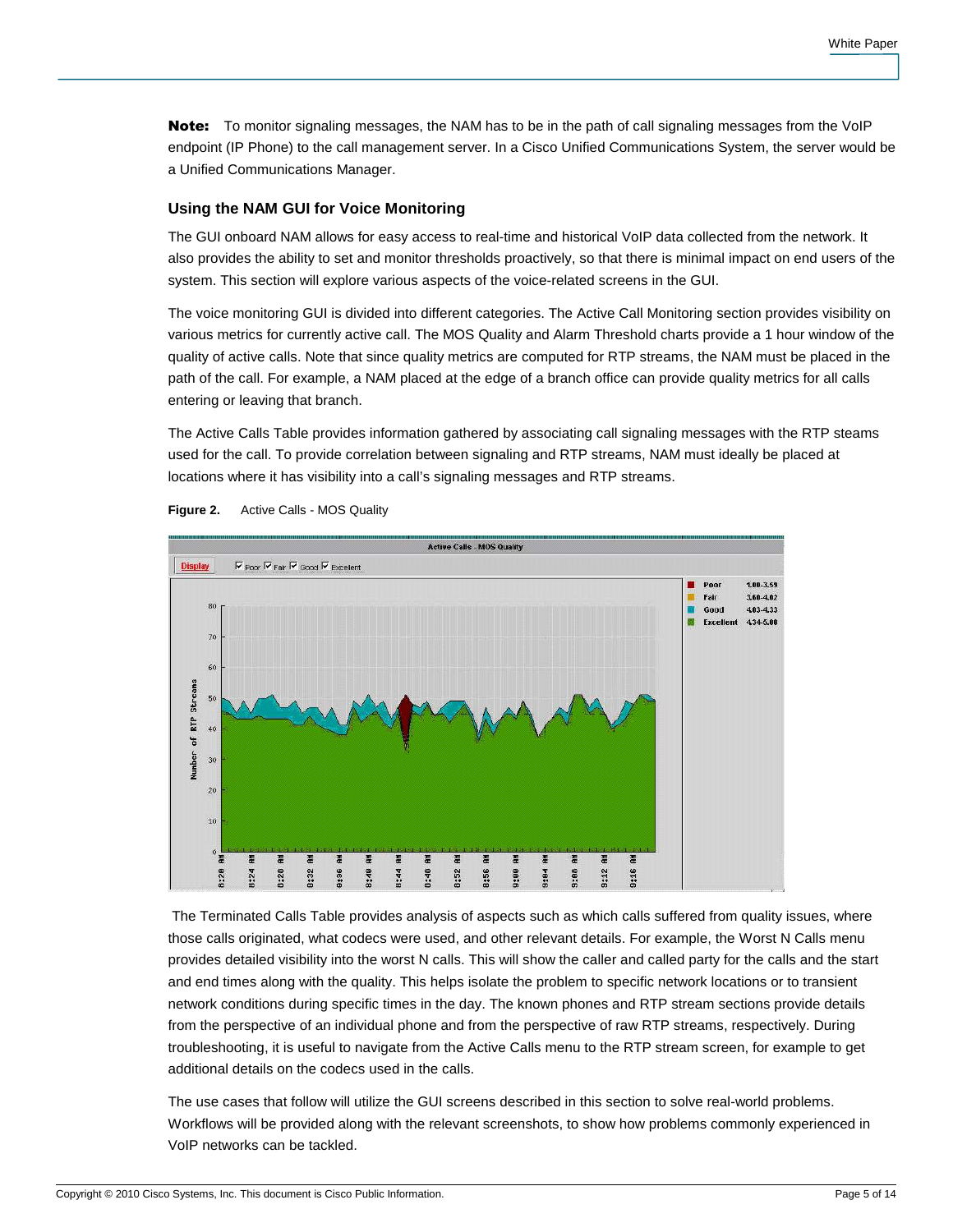# <span id="page-5-0"></span>**Use Case: Troubleshooting Voice Quality Degradation**

Consider a situation in which the network administrator learns about problems with VoIP quality by monitoring the NAM GUI. What steps could the administrator follow to isolate the problem's root cause?

As illustrated in Figure 2, NAM classifies the voice calls by quality into poor, fair, good, and excellent categories. This rating is based on MOSs and can be configured by the user to suit the network's sensitivity levels. NAM uses preset default values for the MOS ranges. The chart indicates that there were a few calls with poor quality a few minutes ago.

|              |   | RTP Stream Traffic                                |                    |                        |             |                                           |         |                            |                 |              |
|--------------|---|---------------------------------------------------|--------------------|------------------------|-------------|-------------------------------------------|---------|----------------------------|-----------------|--------------|
|              |   | Current Data: as of Thu 09 Oct 2008, 09:31:21 UTC |                    |                        |             |                                           |         |                            |                 |              |
| Auto Refresh |   |                                                   |                    |                        |             |                                           |         |                            |                 |              |
|              |   |                                                   |                    |                        |             |                                           |         |                            |                 |              |
|              |   |                                                   |                    |                        |             | Source Address                            |         | Y                          |                 |              |
|              |   |                                                   |                    |                        |             |                                           |         |                            |                 |              |
|              | # | Source Addr: Port V   Best Addr: Port             |                    | Payload<br><b>Type</b> | <b>SSRC</b> | <b>Pkt Loss</b><br><i><b>Imillion</b></i> | MOS     | <b>Adj Pkt</b><br>Loss (%) | Jitter (ms) SSC |              |
| Ω            |   | 1. 10.14.1.2:1280                                 | 10.14.1.20:1250    | G711Ulaw_64k 34933     |             | 40.00                                     | 4.76    | 40.00                      |                 | 0.0560.0     |
|              |   | 2. 10.14.1.2:1296                                 | 10.14.1.20:24614   | G711Ulaw 64k 27379     |             | 40.00                                     | 1.76    | 40.00                      |                 | $0.06$ 60.0  |
| ◯            |   | 3. 10.14.1.2:1494                                 | 10.14.1.20:6374    | G711Ulaw_64k 54306     |             | 40.00                                     | 1.76    | 40.00                      |                 | $0.06\ 60.0$ |
|              |   | 4. 10.14.1.2:1730                                 | 10.14.1.20 : 54846 | G711Ulaw 64k           | 1750        | 40.00                                     | $-1.76$ | 40.00                      |                 | $0.06$ 60.0  |

**Figure 3.** Individual RTP Streams and Their Associated MOS

In response to this problem, the next step in troubleshooting is to navigate to obtain more detail about poor calls. Figure 3 shows the individual RTP streams and the MOSs associated with them. As indicated in the highlighted portion of the table below, the MOS of the first several calls is very low (1.76) as per the ranges defined in the foregoing chart.

There are other interesting clues that can be gleaned from Figure 3. Note that the Packet Loss column indicates that VoIP streams are experiencing packet loss.

The next step is to get clues as to where packets are being dropped. The source address of the RTP stream should be examined. All calls have the source IP address 10.14.1.2 but with different port numbers. This is typical of a conferencing system that uses different port numbers for different streams. By looking up the network topology diagram, we learn that 10.14.1.2 is located in Building 3 of the main campus of the company. The topology also indicates that there is a NAM at the edge router for Building 3. We log in to that NAM looking for clues on where packets might be getting dropped. See Figure 4.



**Figure 4.** Interface Statistics from the NAM in Building 3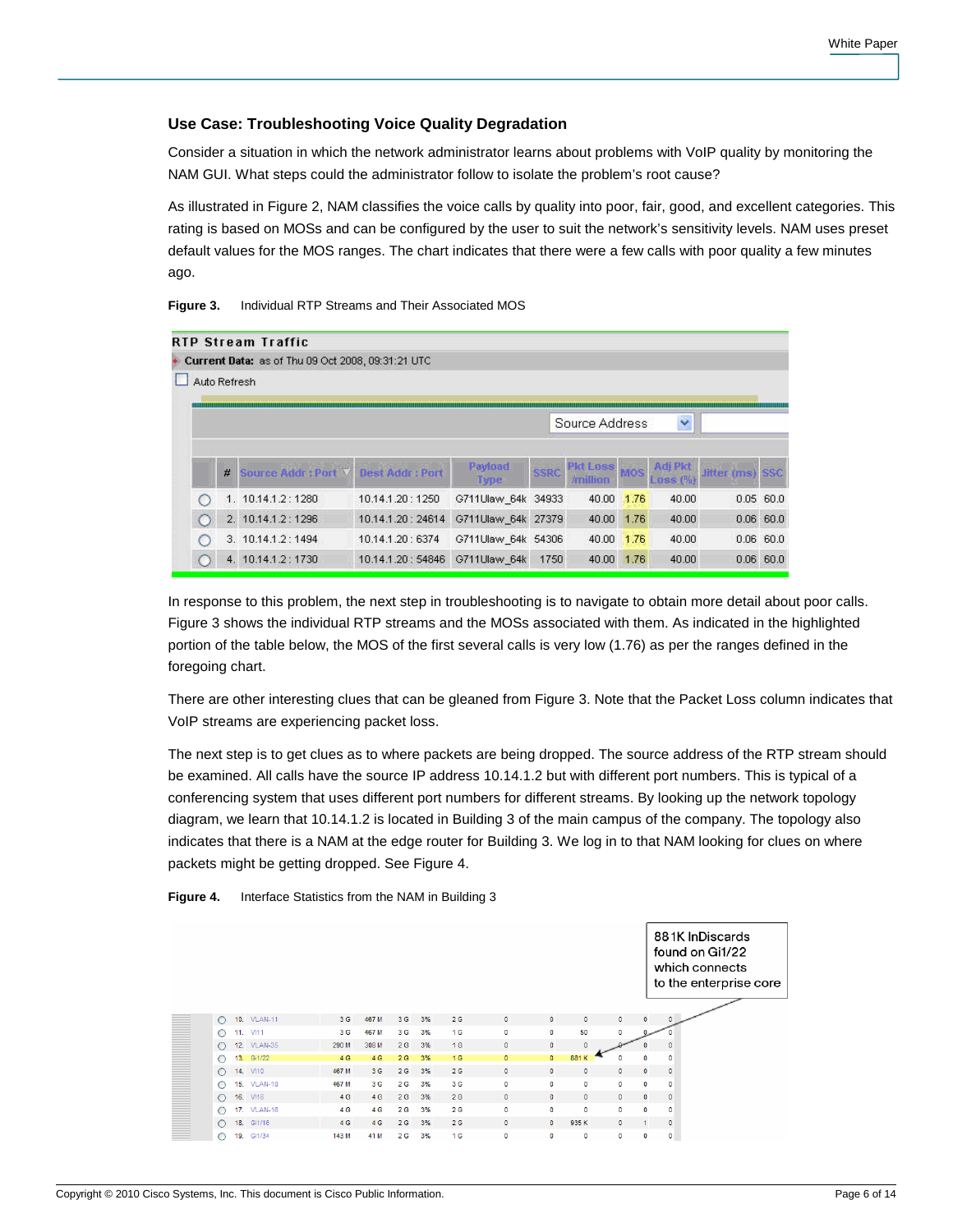By navigating to the Interface statistics screen that provides details about packet-related statistics, we find that Gi1/22, the interface that connects to the core of the campus network, is experiencing serious packet loss.



**Figure 5.** MOS Quality Chart

As this interface serves all traffic going from and to Building 3 and the rest of the campus including voice traffic, this is most likely the root cause for packet drops on the RTP stream. The problem in this case was found to be a hardware defect on the line card that affected the interface. Replacing the card fixed the issue.

This troubleshooting workflow highlights some of the VoIP quality monitoring capabilities and also shows how VoIP features can be used in combination with other traffic monitoring features on the NAM. In this particular case, we used interface statistics monitoring in the NAM in Building 3 to isolate the root cause of the problem.

#### <span id="page-6-0"></span>**Use Case: Linking Voice Quality to Quality of Service Issues**

The NAM GUI offers multiple reports, and depending on the use case, users have the option of using one report or the other to start their workflow. This use case approaches a problem that is a slight variation of the problem highlighted in the previous use case. While the previous use case describes a proactive response, this one shows how to respond rapidly to a problem.

The situation is that the administrator has received a series of complaints in the last few minutes. He realizes that there is a quality problem but is unsure where in the network it is. In this case, it is useful to narrow down the problem to a set of calls. Consider the MOS quality pie chart in Figure 5. This chart allows you to vary the time period being monitored so that you can narrow your analysis into a 5-minute or a 15-minute period. Figure 5 shows that the overall call quality is less than desirable. There are very few calls that were excellent. This points to a widespread problem related to voice traffic.



|                                                                                |        | <b>Voice Worst N Calls</b>                        |       |        |                                                                                     |       |           |      |  |  |  |
|--------------------------------------------------------------------------------|--------|---------------------------------------------------|-------|--------|-------------------------------------------------------------------------------------|-------|-----------|------|--|--|--|
|                                                                                |        | Current Data: as of Thu 22 Jan 2009, 20:29:53 UTC |       |        |                                                                                     |       |           |      |  |  |  |
|                                                                                |        | Auto Refresh                                      |       |        |                                                                                     |       |           |      |  |  |  |
| <b>Worst Quality Calls by MOS</b>                                              |        |                                                   |       |        |                                                                                     |       |           |      |  |  |  |
| Y<br>v<br>×<br>Metric: Worst MOS<br>Fiter: Caller Number<br>Last N Minutes: 15 |        |                                                   |       |        |                                                                                     |       |           |      |  |  |  |
|                                                                                |        | Time Voice Enabled: 01-21-09 02:27:19 UTC         |       |        |                                                                                     |       |           |      |  |  |  |
|                                                                                |        | Caller                                            |       |        | Called                                                                              |       | Worst MOS |      |  |  |  |
| ×                                                                              | Number | <b>IP Address</b>                                 | Alias | Number | <b>IP Address</b>                                                                   | Alias |           |      |  |  |  |
|                                                                                | 1.     |                                                   |       |        | sip:id00248@10.16.10.249 10.16.10.249 id00248 sip:id50248@10.15.10.249 10.15.10.249 |       | id50248   | 2.36 |  |  |  |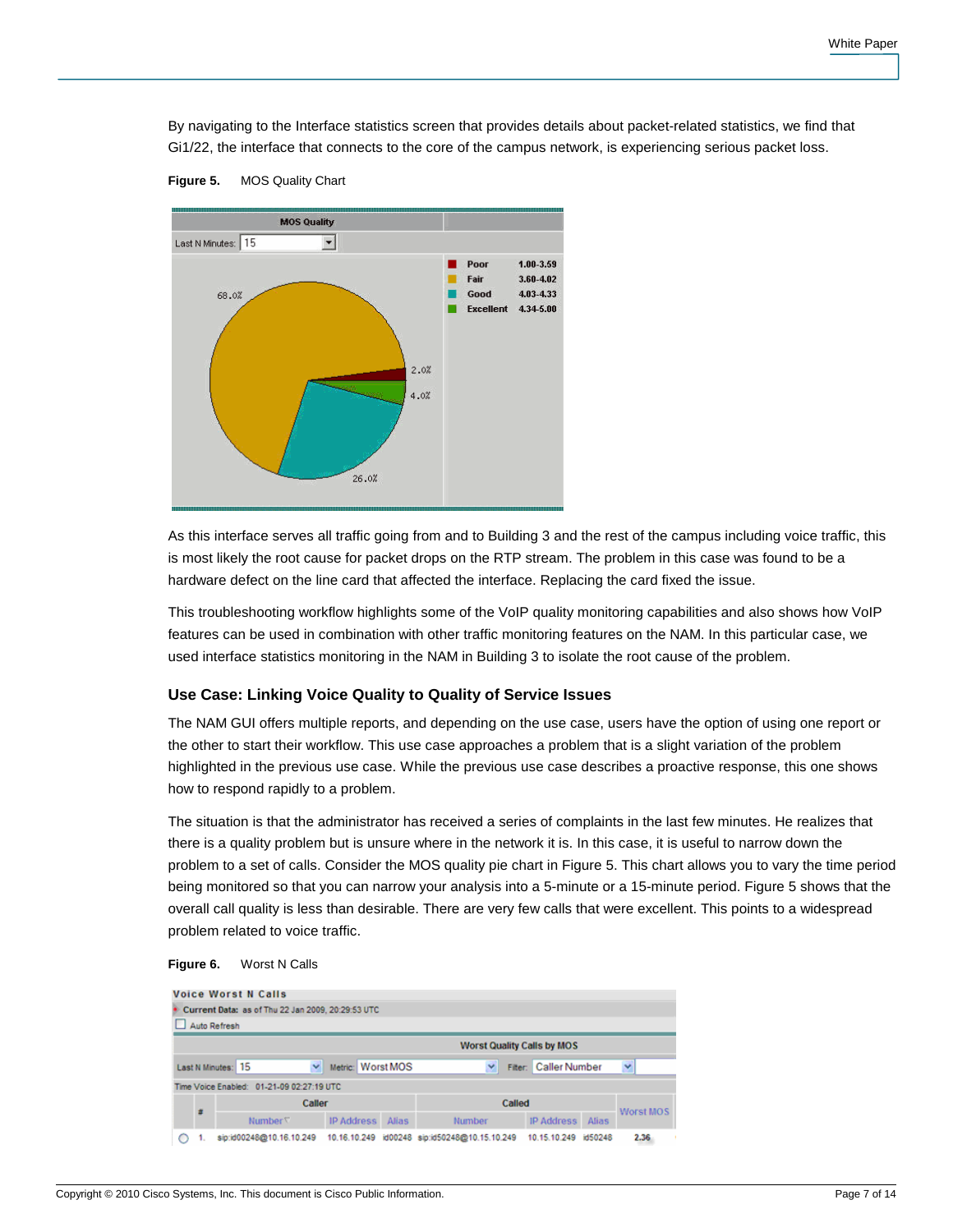Further evidence of the issue is provided by the Worst N Calls display (Figure 6). A MOS of 2.36 is in the "Poor" range.

**Figure 7.** Additional Call Details

|                                                    | <b>Calling Party</b>                   | <b>Called Party</b>                                             |  |  |  |  |  |  |  |  |  |
|----------------------------------------------------|----------------------------------------|-----------------------------------------------------------------|--|--|--|--|--|--|--|--|--|
|                                                    |                                        | Phone Number: sip:id00248@10.16.10.249 sip:id50248@10.15.10.249 |  |  |  |  |  |  |  |  |  |
|                                                    | Alias: id00248                         | id50248                                                         |  |  |  |  |  |  |  |  |  |
| Signaling Protocol: SIP                            |                                        |                                                                 |  |  |  |  |  |  |  |  |  |
| Receiving Signaling Address/Port: 10.16.10.249     |                                        | 10.15.10.249                                                    |  |  |  |  |  |  |  |  |  |
|                                                    | Call Identifier: 705dafc5@10.16.10.249 |                                                                 |  |  |  |  |  |  |  |  |  |
|                                                    | Call Tag: 2B5391B                      | 3961                                                            |  |  |  |  |  |  |  |  |  |
| <b>General Information</b>                         |                                        |                                                                 |  |  |  |  |  |  |  |  |  |
|                                                    | Start Time: 01-22-09 20:21:00 UTC      |                                                                 |  |  |  |  |  |  |  |  |  |
|                                                    | End Time: 01-22-09 20:26:00 UTC        |                                                                 |  |  |  |  |  |  |  |  |  |
|                                                    | <b>RTP Stream Information</b>          |                                                                 |  |  |  |  |  |  |  |  |  |
| Receiving Audio Address/Port: 10.16.10.249 / 11656 |                                        | 10.15.10.249 / 11656                                            |  |  |  |  |  |  |  |  |  |
| Proposed Audio Payload Types: PCMA                 |                                        |                                                                 |  |  |  |  |  |  |  |  |  |
| Receiving Video Address/Port: -/-                  |                                        | $-1-$                                                           |  |  |  |  |  |  |  |  |  |
| Proposed Video Payload Types: -                    |                                        |                                                                 |  |  |  |  |  |  |  |  |  |

We navigate to get additional details on the call to track down the phone location, codec used, the related RTP stream, and any other useful information (Figure 7).

**Figure 8.** Traffic Distribution After QoS Is Implemented



Since the problem appears to be widespread and we are unable to isolate it to a specific location or time duration, we use the quality of service (QoS) monitoring feature of the NAM to check whether voice traffic is getting the service level in the network. First, Differentiated Services (Diffserv) profiles are created to identify which applications are being associated with differentiated services code point (DSCP) or type of service (ToS) values. The NAM allows the administrator to observe application traffic flow, the DSCP values associated with each application, and total bandwidth utilization per DSCP value.

This analysis showed that voice traffic was being treated as best effort traffic; that is, priority was not being given to voice streams. Even though the network was provisioned with large bandwidth connections, lack of QoS led to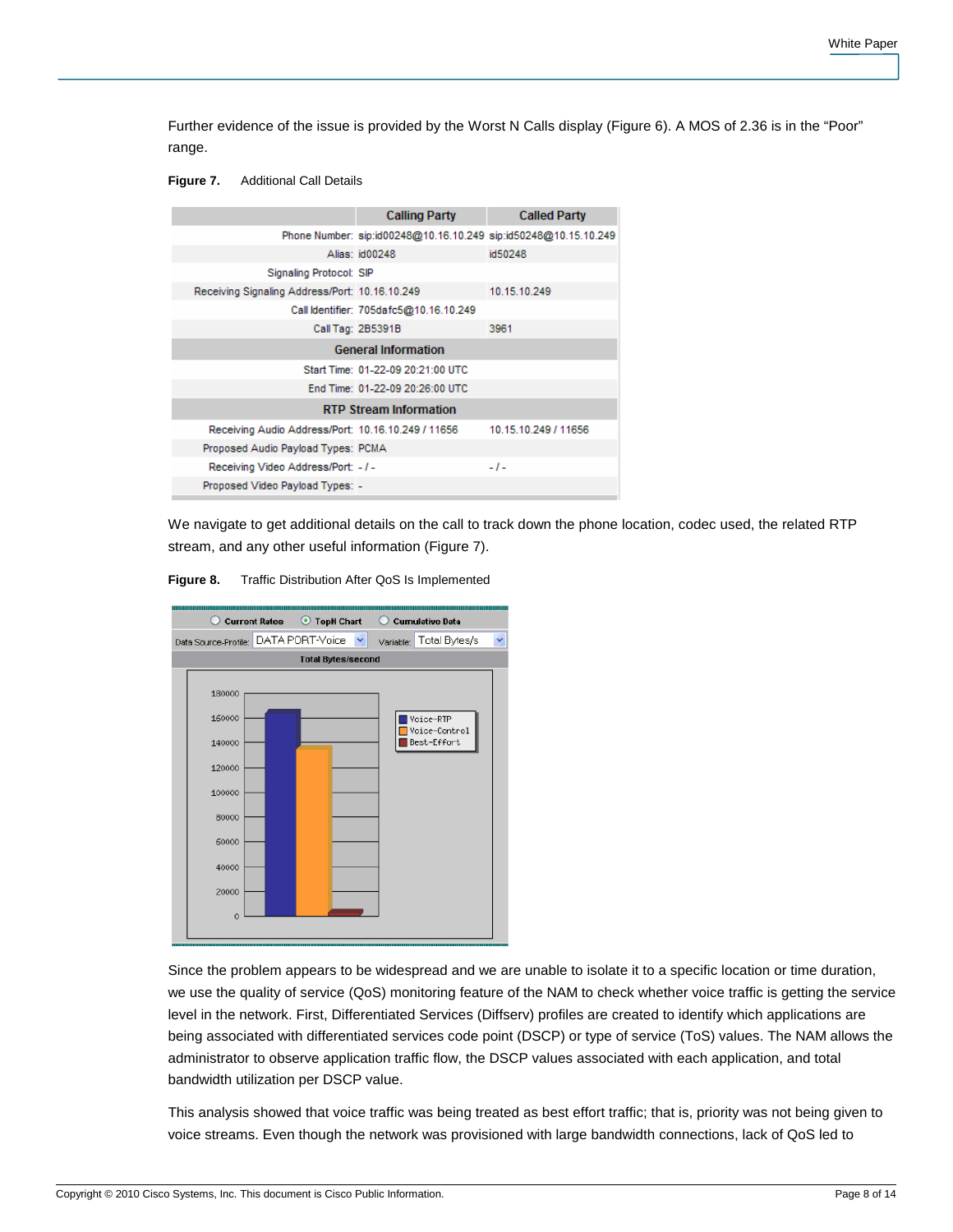issues with VoIP traffic during peak hours. Applying an appropriate QoS scheme eliminated this problem. See Figure 8.

| Figure 9. | Traffic Distribution After QoS Is Implemented |
|-----------|-----------------------------------------------|
|-----------|-----------------------------------------------|

|   | <b>Voice/Video Stream Thresholds</b> |                                       |                       |  |  |  |  |  |  |  |  |  |  |
|---|--------------------------------------|---------------------------------------|-----------------------|--|--|--|--|--|--|--|--|--|--|
|   |                                      | Codec                                 | <b>Thresholds</b>     |  |  |  |  |  |  |  |  |  |  |
|   |                                      | $G711(1-4.4)$ :                       | 4.1                   |  |  |  |  |  |  |  |  |  |  |
|   |                                      | G722 64k (1-4.5):                     | 3.3                   |  |  |  |  |  |  |  |  |  |  |
|   |                                      | G722 56k (1-3.3):                     | 3.3                   |  |  |  |  |  |  |  |  |  |  |
|   |                                      | G722 48k (1-4.5):                     | 3.3                   |  |  |  |  |  |  |  |  |  |  |
|   |                                      | G723.1 (1-3.9):                       | 3.4                   |  |  |  |  |  |  |  |  |  |  |
| 罓 | MOS:                                 | G728 (1-4.0):                         | 3.6                   |  |  |  |  |  |  |  |  |  |  |
|   |                                      | G729 (1-4.11):                        | 3.9                   |  |  |  |  |  |  |  |  |  |  |
|   |                                      | GSM (1-4.3):                          | 3.5                   |  |  |  |  |  |  |  |  |  |  |
|   |                                      | G726 32k (1-4.2):                     | 3.6                   |  |  |  |  |  |  |  |  |  |  |
|   |                                      | G726 24k (1-4.2):                     | 3.3                   |  |  |  |  |  |  |  |  |  |  |
|   |                                      | G726 16k (1-4.2):                     | 3.1                   |  |  |  |  |  |  |  |  |  |  |
| ☑ |                                      | Adjusted Pkt Loss (1-100%):           | 3.0                   |  |  |  |  |  |  |  |  |  |  |
| 罓 |                                      | Actual Pkt Loss (1-100%):             | 3.0                   |  |  |  |  |  |  |  |  |  |  |
| ⊡ |                                      | Jitter (1-10000 ms):                  | 5                     |  |  |  |  |  |  |  |  |  |  |
| 罓 |                                      | Seconds of Severe Concealment (1-60): | 2                     |  |  |  |  |  |  |  |  |  |  |
| M |                                      | Seconds of Concealment (1-60):        | 6                     |  |  |  |  |  |  |  |  |  |  |
|   |                                      | <b>Defaults</b>                       | <b>Reset</b><br>Apply |  |  |  |  |  |  |  |  |  |  |

#### <span id="page-8-0"></span>**Use Case: Voice Quality Thresholds for Proactive Troubleshooting**

To manage voice quality proactively the system should automatically alert you to potential problems. This is achieved on the NAM through the use of thresholds and alerts. As shown in Figure 9, a number of metrics can be configured for alerts. MOS thresholds can be configured with different values for different codecs because the quality tolerances could be different depending on the codec. In addition, jitter, seconds of concealment, and packet loss can be configured with thresholds based on the requirements of the network. Preset default values are provided and can be modified as needed.

Alerts are sent as syslog messages; therefore, the NAM should be configured to export alerts to a specific syslog receiver. In a typical enterprise, a syslog receiver collects syslog messages from various devices and feeds them into a network or performance management product that processes the message. Figure 10 shows the various thresholds that can be configured. This capability would be useful when different MOS tolerances are required for each codec.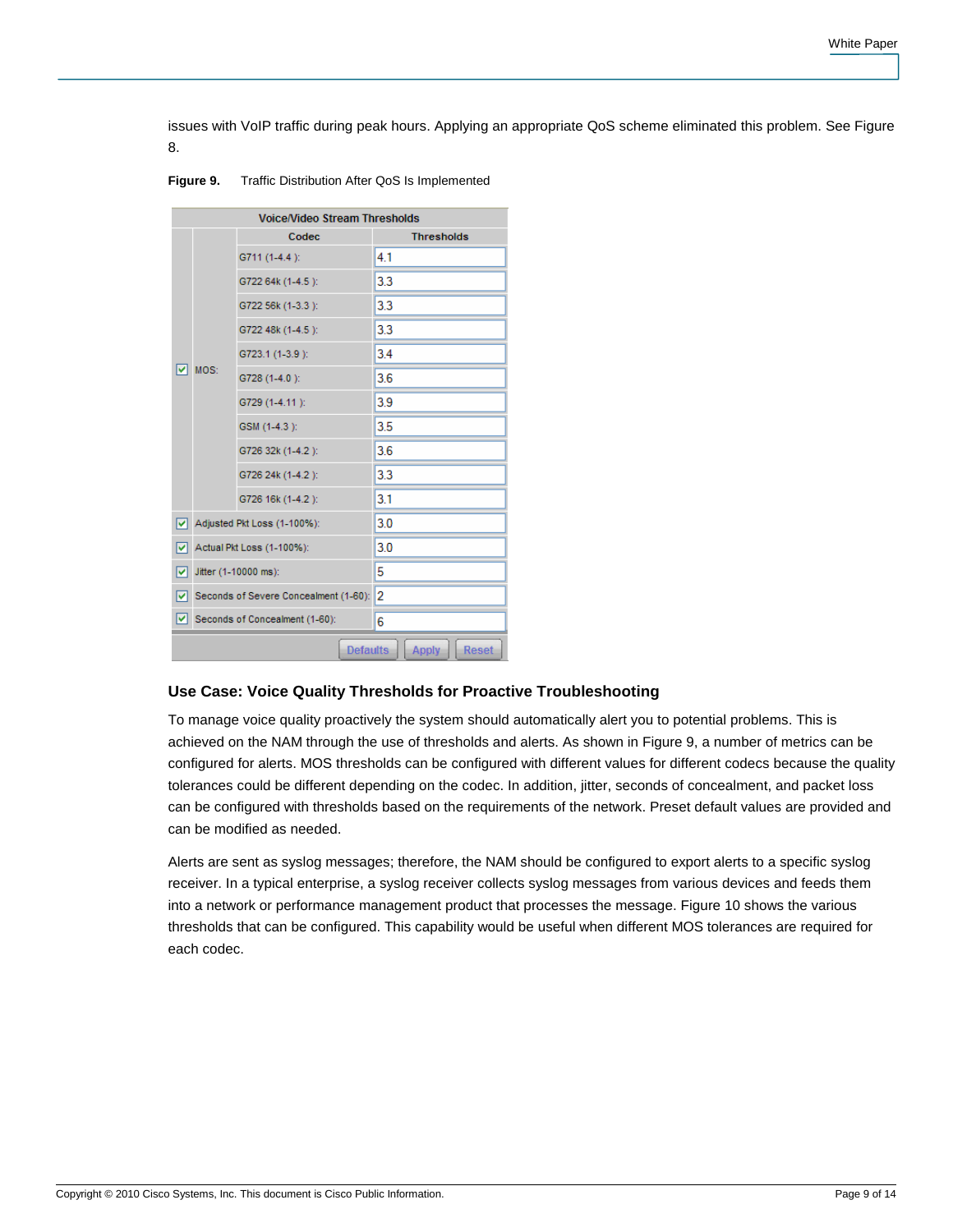#### **Figure 10.** MOS Threshold Chart

|                       |                   |         | <b>Traffic Analyzer</b>                           |         |         |                              |       |                                       |         |         |                    |      | Help   Logout   About                            |
|-----------------------|-------------------|---------|---------------------------------------------------|---------|---------|------------------------------|-------|---------------------------------------|---------|---------|--------------------|------|--------------------------------------------------|
|                       | <b>Monitor</b>    |         | Reports                                           |         | Capture | <b>Alarms</b>                | Admin |                                       |         |         |                    |      | 客<br>S                                           |
|                       |                   |         | e/Video   Hosts   Conversations   VLAN            |         |         | <b>DiffServ</b>              |       | Response Time   Managed Device   MPLS |         |         |                    |      |                                                  |
|                       |                   |         | eo + Active Calls + Alarm Threshold Chart         |         |         |                              |       |                                       |         |         |                    |      |                                                  |
|                       |                   |         | <b>Active Calls MOS Threshold</b>                 |         |         |                              |       |                                       |         |         |                    |      |                                                  |
|                       |                   |         | Current Data: as of Thu 22 Jan 2009, 20:54:07 UTC |         |         |                              |       |                                       |         |         |                    |      |                                                  |
|                       | Auto Refresh      |         |                                                   |         |         |                              |       |                                       |         |         |                    |      |                                                  |
|                       |                   |         |                                                   |         |         |                              |       | <b>Active Calls Thresholds</b>        |         |         |                    |      |                                                  |
|                       | Voice Metric: MOS |         |                                                   | ×       |         | Above/Below Thresholds: Both |       | ×                                     |         |         |                    |      |                                                  |
|                       |                   |         |                                                   |         |         |                              |       |                                       |         |         |                    |      | <b>Below Threshold</b><br><b>Above Threshold</b> |
|                       | 2200              |         |                                                   |         |         |                              |       |                                       |         |         |                    |      |                                                  |
|                       | 2000              |         |                                                   |         |         |                              |       |                                       |         |         |                    |      |                                                  |
|                       |                   |         |                                                   |         |         |                              |       |                                       |         |         |                    |      |                                                  |
|                       | 1800              |         |                                                   |         |         |                              |       |                                       |         |         |                    |      |                                                  |
|                       | 1600              |         |                                                   |         |         |                              |       |                                       |         |         |                    |      |                                                  |
|                       |                   |         |                                                   |         |         |                              |       |                                       |         |         |                    |      |                                                  |
|                       | 1400              |         |                                                   |         |         |                              |       |                                       |         |         |                    |      |                                                  |
|                       | 1200              |         |                                                   |         |         |                              |       |                                       |         |         |                    |      |                                                  |
| Number of RTP Streams | 1000              |         |                                                   |         |         |                              |       |                                       |         |         |                    |      |                                                  |
|                       |                   |         |                                                   |         |         |                              |       |                                       |         |         |                    |      |                                                  |
|                       | 800               |         |                                                   |         |         |                              |       |                                       |         |         |                    |      |                                                  |
|                       | 600               |         |                                                   |         |         |                              |       |                                       |         |         |                    |      |                                                  |
|                       | 400               |         |                                                   |         |         |                              |       |                                       |         |         |                    |      |                                                  |
|                       |                   |         |                                                   |         |         |                              |       |                                       |         |         |                    |      |                                                  |
|                       | 200               |         |                                                   |         |         |                              |       |                                       |         |         |                    |      |                                                  |
|                       | $\mathbf 0$       |         |                                                   |         |         |                              |       |                                       |         |         |                    |      |                                                  |
|                       |                   | 7:54 PM | 7:58 PM<br>8:82 PM                                | 8:86 PM | 8:10 PM | 8:14 PM<br>집                 | 조     | E<br><b>R138 PM</b>                   | 8:34 PM | 8:38 PM | 8:42 PM<br>8:46 PM | Ł    |                                                  |
|                       |                   |         |                                                   |         |         | 8:18                         | 8:22  | 8:26                                  |         |         |                    | 8:58 |                                                  |
|                       |                   |         |                                                   |         |         |                              |       |                                       |         |         |                    |      |                                                  |
|                       |                   |         |                                                   |         |         |                              |       |                                       |         |         |                    |      |                                                  |

NAM provides a snapshot of current call quality vis-à-vis the thresholds that are configured (Figure 10). This report allows administrators to quickly determine whether or not any calls have exceeded the set thresholds. In the picture above, all calls are of excellent quality indicating that VoIP is operating without any problems.

#### <span id="page-9-0"></span>**Cisco NAM Integration with Cisco Unified Communications Management Suite**

The Cisco Unified Communications Management Suite of products provides end-to-end visibility into all aspects of VoIP networks. To analyze voice quality, the Cisco Unified Communications Management Suite rolls up voice metrics from the NAM for networkwide quality analysis. Such an integrated system provides a comprehensive view of voice quality across the network. Also, it allows troubleshooting of performance issues experienced in one part of the network but whose root cause may be located elsewhere.

The products within this suite, which will collect and use information rolled up from the NAM, directly or indirectly, are defined briefly:

- Cisco Unified Operations Manager monitors and diagnoses problems as well as tests and tracks changes and inventory, providing network visibility and real-time operations management capabilities.
- Cisco Unified Service Monitor tracks and reports on the user experience, providing automated diagnostics for high service quality assurance.
- Cisco Unified Service Statistics Manager provides robust executive and operational reports as well as capacity planning reports.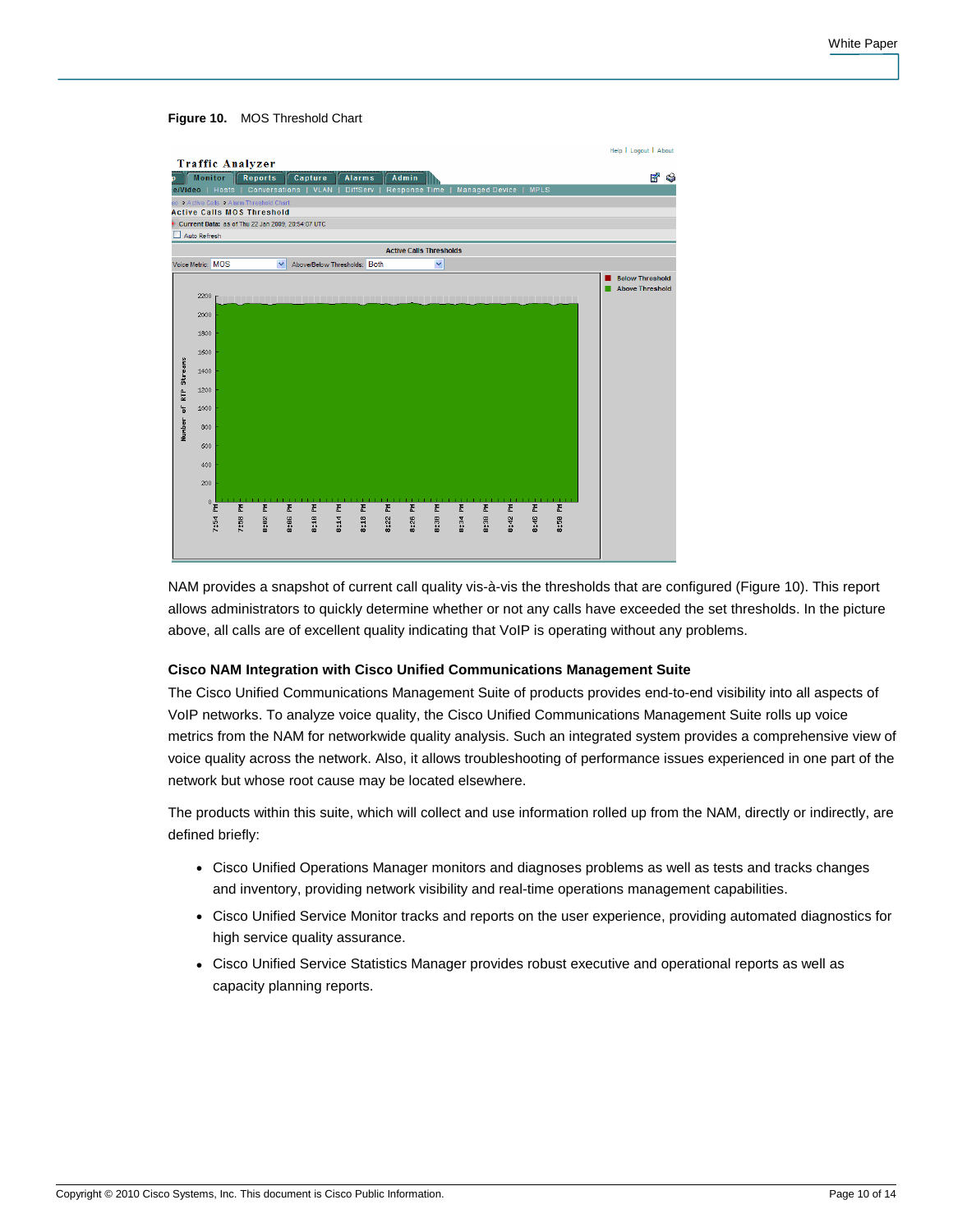

**Figure 11.** Cisco NAM Metrics Are Rolled Up into the Cisco Unified Communications Management Suite

Figure 11 shows how NAM data is rolled up by Cisco Unified Service Monitor. These metrics are processed and any resulting network alarms and alerts are exported to Cisco Unified Operations Manager. The alert details can be viewed in Service Quality Alerts from the Cisco Unified Operations Manager as shown in Figure 12. Cisco Unified Operations Manager notifies the administrator if an alarm is raised and provides a direct link to the NAM responsible for triggering the alarm as shown in Figure 13. The administrator can log in directly to the NAM to continue troubleshooting. This workflow between NAM, Cisco Unified Service Monitor, and Cisco Unified Operations Manager allows administrators to manage quality across the network through early notification and useful information about the problem's root cause. Finally, Cisco Unified Service Statistics Manager collects NAM data indirectly through Cisco Unified Service Monitor and uses it to provide historical trending and capacity planning reports that help IT personnel plan for future deployments.



**Figure 12.** Cisco Unified Operations Manager Dashboard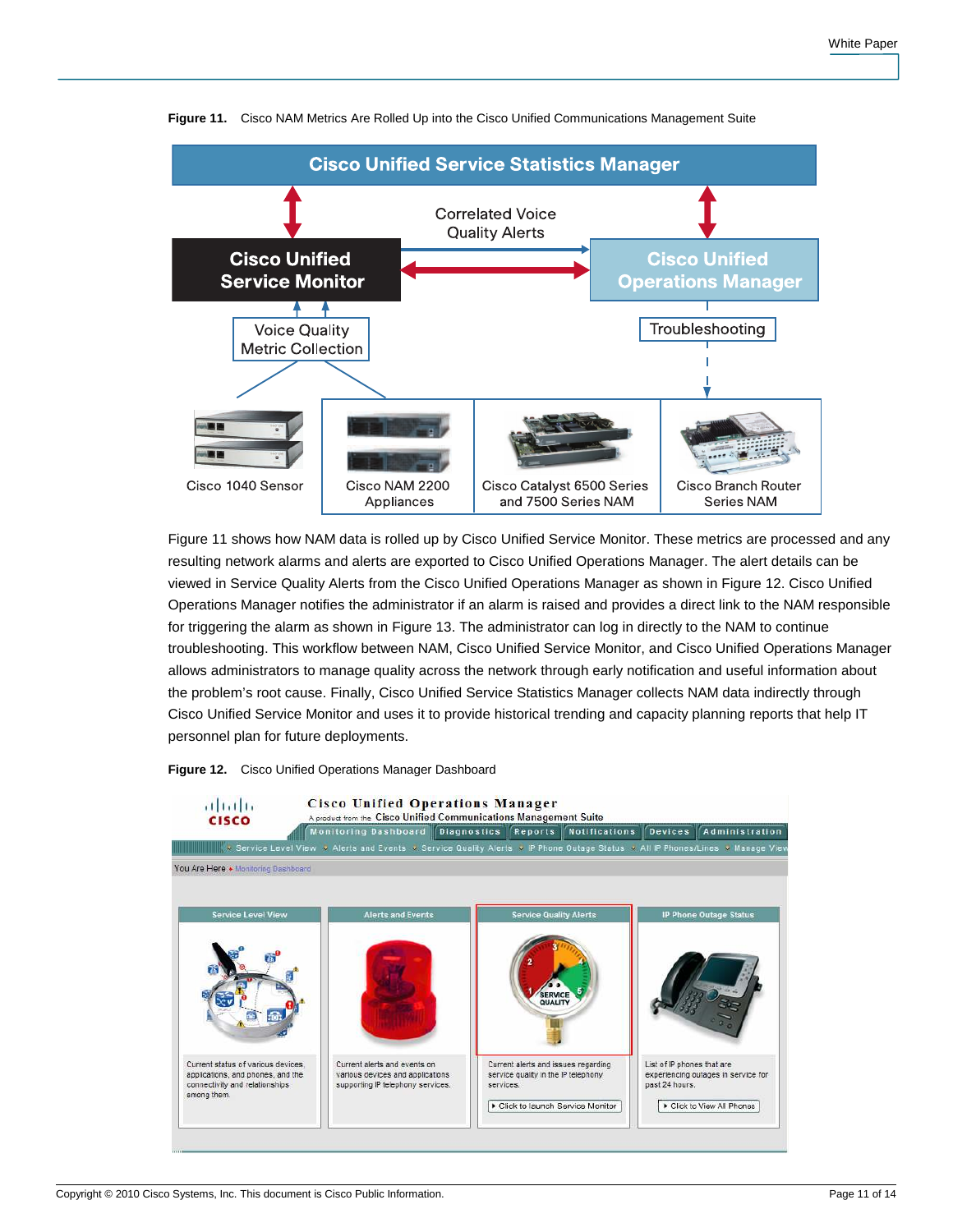|                               | Event ID: 000BEXZ                                                                                                                            |
|-------------------------------|----------------------------------------------------------------------------------------------------------------------------------------------|
| Property                      | Value                                                                                                                                        |
| <b>Destination</b>            | 5446                                                                                                                                         |
| <b>Destination IP Address</b> | 2.2.2.96                                                                                                                                     |
| <b>Destination Type</b>       | <b>IP Phone</b>                                                                                                                              |
| <b>Destination Model</b>      | 7960                                                                                                                                         |
| Switch For Destination        | N/A                                                                                                                                          |
| <b>Destination Port</b>       | N/A                                                                                                                                          |
| SourceFodPoint                | 5361                                                                                                                                         |
| Source IP Address             | 1.1.1.96                                                                                                                                     |
| Source Type                   | <b>IP Phone</b>                                                                                                                              |
| Source Model                  | 7960                                                                                                                                         |
| Switch For Source             | N/A                                                                                                                                          |
| Source Port                   | N/A                                                                                                                                          |
| <b>Detection Algorithm</b>    | NAM based voice quality                                                                                                                      |
| <b>MOS</b>                    | 4.4                                                                                                                                          |
| Critical MOS Threshold        | 3.5                                                                                                                                          |
| Cause                         | <b>Jitter</b>                                                                                                                                |
| Codec                         | G711Ulaw 64k                                                                                                                                 |
| <b>Jitter</b>                 | 1 <sub>ms</sub>                                                                                                                              |
| Packet loss                   | 0 Packets                                                                                                                                    |
| <b>NAM IP</b>                 | 192.168.137.86                                                                                                                               |
| Number of suppressed traps    | 3                                                                                                                                            |
| Suppression start time        | Wed 30-Sep-2009 11:27:00 PDT                                                                                                                 |
| Suppression end time          | Wed 30-Sep-2009 11:40:00 PDT                                                                                                                 |
| <b>NAM Call Details</b>       | http://192.168.137.86/monitor/stream/omStreams.php?<br>srclp=1.1.1.96&srcPort=51051&dstlp=2.2.2.96&dstPort=39014&ssrc=42799560&ts=1254336002 |
| <b>NAM</b> Source             | http://192.168.137.86:80                                                                                                                     |
|                               | Close<br>Clear                                                                                                                               |

**Figure 13.** Voice Quality Alert Details in Operations Manager

Cisco Unified Service Monitor correlates call metrics and call detail records from NAM for reporting MOSs every minute as the call progresses and call reports for enhanced analysis. The sensor report in Figures 14 and 15 displays all the pertinent information, such as speaker, listener, MOS, jitter, packet loss, and so on. By clicking the MOS value, the streams and call record information is displayed. The Stream Details table in Figure 16 provides jitter, packet loss, and other information per one minute sampling duration.

|  |  | <b>Figure 14.</b> Service Monitor Sensor Report (Part 1) |  |  |
|--|--|----------------------------------------------------------|--|--|
|--|--|----------------------------------------------------------|--|--|

|  |  |                              | Sensor             |             |                                   | Speaker           |                           | Listener                     |                                           |                     |                   |                    |                              |                                      |  |  |
|--|--|------------------------------|--------------------|-------------|-----------------------------------|-------------------|---------------------------|------------------------------|-------------------------------------------|---------------------|-------------------|--------------------|------------------------------|--------------------------------------|--|--|
|  |  | <b>Name</b>                  | ID                 | <b>Type</b> | <b>Directory</b><br><b>Number</b> | <b>IP Address</b> | <b>UDP</b><br><b>Port</b> | <b>Device</b><br><b>Type</b> | <b>Device Name</b>                        | Directory<br>Number | <b>IP Address</b> | <b>UDP</b><br>Port | <b>Device</b><br><b>Type</b> | Device Name                          |  |  |
|  |  | hq-core-<br>$.6506 -$<br>nam | 192.168.137.86 NAM |             | 5437                              | 2.2.2.87          |                           | 22291 Cisco 7960             | SEP000CA0206086 5352<br>(HQCCM60Cluster1) |                     | 1.1.1.87          | 35300              | Cisco<br>7960                | SEP000CA0105136<br>(HQCCM60Cluster1) |  |  |
|  |  | hq-core-<br>2.6506-<br>nam   | 192.168.137.86 NAM |             | 5446                              | 2.2.2.96          |                           |                              | 22313 Cisco 7960 SEP000CA0206095 5361     |                     | 1.1.1.96          | 35322 Cisco        |                              | SEP000CA0105145<br>(HQCCM60Cluster1) |  |  |
|  |  | hq-core-<br>3.6506-<br>nam   | 192.168.137.86 NAM |             | 5355                              | 1.1.1.90          |                           | 35272 Cisco 7960             | SEP000CA0105139<br>(HQCCM60Cluster1       | 5440                | 2.2.2.90          | 22263              | Cisco<br>7960                | SEP000CA0206089<br>(HQCCM60Cluster1) |  |  |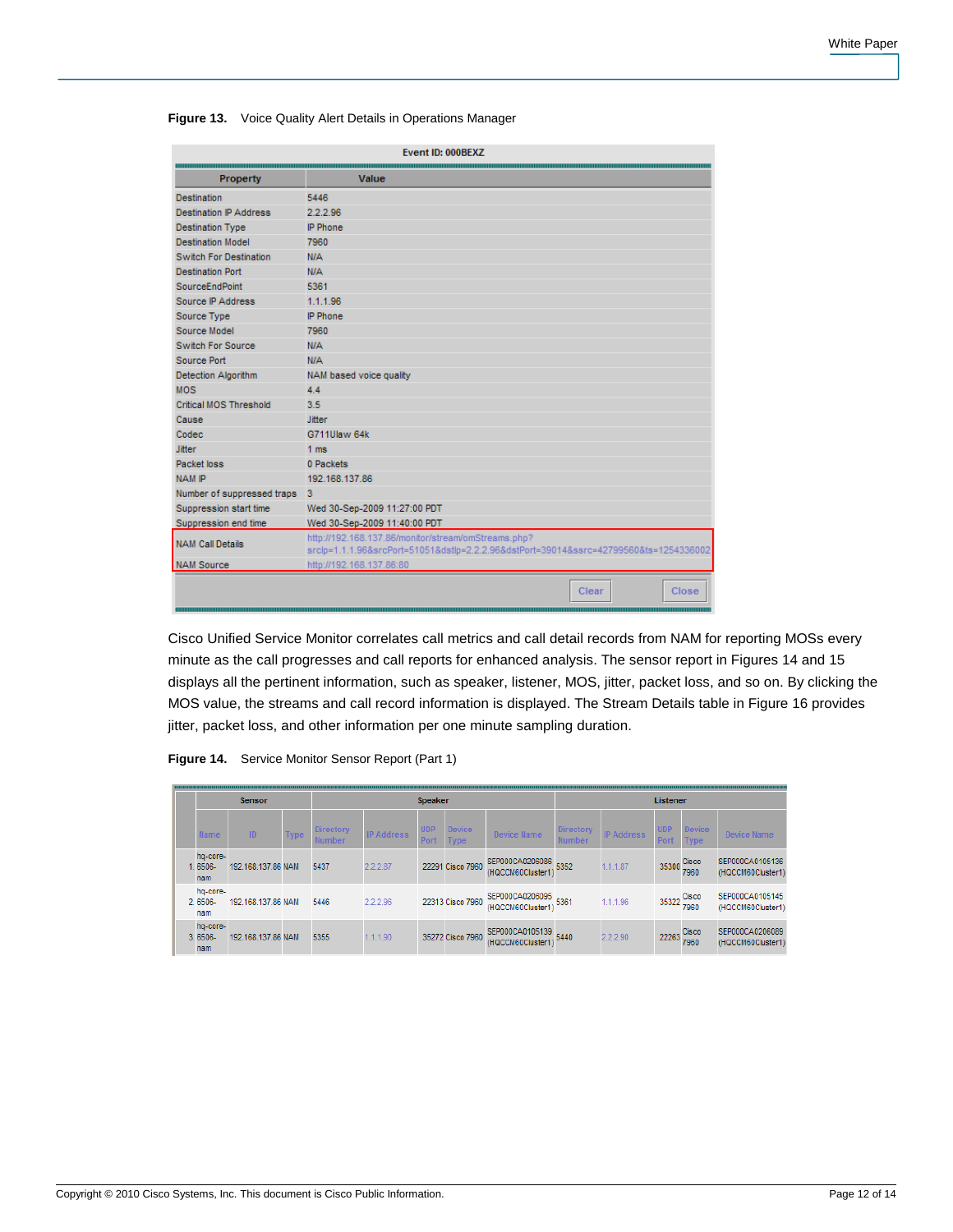**Figure 15.** Service Monitor Sensor Report (Part 2)

| Time<br>V.                          | <b>TOS</b>                 | <b>MOS</b> | Minimum<br><b>MOS</b> | <b>Primary</b><br><b>Degradation</b><br>Cause | Codec                       | <b>Jitter</b><br>(ms) | Packet<br>Loss | Sample<br><b>Duration</b><br>(s) | <b>Max</b><br><b>Jitter</b><br>(ms) | Adjusted<br>Packet<br>$Loss(\%)$ | Packet<br>Loss<br>(%) | <b>SSRC</b>  |
|-------------------------------------|----------------------------|------------|-----------------------|-----------------------------------------------|-----------------------------|-----------------------|----------------|----------------------------------|-------------------------------------|----------------------------------|-----------------------|--------------|
| 13:27:00<br>Fri 02-Oct-<br>2009 PDT | <b>EF DSCP</b><br>(101010) | 4.4        |                       | $4.4$ N/A                                     | G711Ulaw<br>64k             |                       | 0              | 60                               | 34                                  | 0.0                              |                       | 0.0 42741328 |
| 13:27:00<br>Fri 02-Oct-<br>2009 PDT | <b>EF DSCP</b><br>(101010) | 4.4        |                       | 4.4 N/A                                       | G711Ulaw<br>64 <sub>k</sub> |                       | 0              | 5                                | 22                                  | 0.0                              |                       | 0.0 43389048 |
| 13:27:00<br>Fri 02-Oct-<br>2009 PDT | Default<br>(0)             | 4.4        |                       | $4.4$ N/A                                     | G711Ulaw<br>64k             |                       | 0              | 16                               | 40                                  | 0.0                              |                       | 0.0 42367880 |

#### **Figure 16.** Service Monitor Streams and Call Record

|                                         |                       |                                |                                 |                     |                                | <b>Mreams and Call Record</b> |                |                             |                                 |                                   |                          |                              |                             |
|-----------------------------------------|-----------------------|--------------------------------|---------------------------------|---------------------|--------------------------------|-------------------------------|----------------|-----------------------------|---------------------------------|-----------------------------------|--------------------------|------------------------------|-----------------------------|
| tiream Summary                          |                       |                                |                                 |                     |                                |                               |                |                             |                                 |                                   |                          |                              |                             |
|                                         |                       | Speaker (Calling Party)        |                                 |                     |                                |                               |                | Listener (Called Rarty)     |                                 |                                   | 391                      |                              | 加定                          |
| <b>Hinney Roman</b>                     | <b>IP Actives</b>     | <b>UUFFIEL DIRECTING</b>       |                                 | <b>Betwa Nerris</b> | <b>Oliverner Warnish</b>       | <b>MAGINAL</b>                |                | <b>Starbert George Type</b> |                                 | <b>Described</b>                  |                          | <b>Curry</b>                 |                             |
| 1.5437                                  | 22287                 | 22291 Class 7960               | SEP000C48288888HQCOI60Cluster1) |                     | 5352                           | 111.87                        |                | 35300 Disco 7941            | SEP000CA010S1360HQOCMSBOLster1) |                                   |                          | EF DECR (191816) G711Uau 640 | 42741328                    |
| Back to Top                             |                       |                                |                                 |                     |                                |                               |                |                             |                                 |                                   |                          |                              |                             |
| Call Record                             |                       |                                |                                 |                     |                                |                               |                |                             |                                 |                                   |                          |                              |                             |
| Califference Time                       |                       | <b>Closed HI</b>               | 15 Janet Summitted BR           | <b>CHIFFEEDING</b>  | Called Noblassa UP             |                               | Called ILESHAM |                             | <b>CattleWinner</b>             | <b>Called Thompson at Council</b> |                          | <b>CHAI THRIGHAN CHAIR</b>   |                             |
| 1 13:58:06 PH 02-De5-2009 PDT           |                       | HOCCMBEDLabert                 | 12287                           |                     | 1.1.1.87                       |                               |                |                             | 150                             |                                   | Normal call dearing      |                              | <b>Normal call clearing</b> |
| Back to Top                             |                       |                                |                                 |                     |                                |                               |                |                             |                                 |                                   |                          |                              |                             |
| <b>Stream Details</b>                   |                       |                                |                                 |                     |                                |                               |                |                             |                                 |                                   |                          |                              |                             |
|                                         | <b>Barcery Vatton</b> | <b>Time</b>                    | <b>INDE</b>                     | <b>MUSEUM HILL</b>  | <b>Flinds Department Close</b> | <b>CENT DIAL</b>              |                | Peterson                    | April 10 Streets Ltd.           | <b>TELEVIN HOLE</b>               | America Partiet Lincoln. |                              | Hamal Lond (N)              |
| 1 hs core 6506 nam (192, 169, 157, 66). |                       | 13:27:18 Fri 02-0 cl-2009 FDR  | $^{11}$                         | <b>All filte</b>    |                                |                               |                |                             | 钼                               | 33                                |                          | $\mathfrak{h}$               | 0.0                         |
| 2 hp-core-6506-nam (192.168.137.66)     |                       | 13:27:00 Pri 02-0cf-2009 PDT   | 44.                             | 4.4 liste           |                                |                               |                |                             | 40                              | 34                                |                          | 10                           | 0.0                         |
| 3 hs-core-6506-nan (192.168.127.96)     |                       | 13:26:88 Fri \$2.0 (4.2009 FOT | $\pm i$                         | 11 litte            |                                |                               |                |                             | 28                              | $_{15}$                           |                          | $\mathfrak{h}$               | 0.0                         |

Please refer to the Cisco Unified Service Monitor 2.2 Deployment Best Practices in regard to Service Monitor integration with NAM at

[http://www.cisco.com/en/US/prod/collateral/netmgtsw/ps6491/ps6705/ps6536/white\\_paper\\_c07-554560.html.](http://www.cisco.com/en/US/prod/collateral/netmgtsw/ps6491/ps6705/ps6536/white_paper_c07-554560.html)

#### <span id="page-12-0"></span>**Summary**

In today's complex multimedia networks, the ability to measure the quality experienced by end users is critical. By providing visibility into the quality of VoIP traffic, NAM 4.1 significantly enhances the ability of IT personnel to detect, isolate, and troubleshoot VoIP problems. Its real-time monitoring and alerting capabilities facilitate a proactive approach to monitoring user experience, which helps increase end-user satisfaction.

#### <span id="page-12-1"></span>**Glossary**

| <b>MOS</b>                  | The computed Mean Opinion Score for the minute interval. MOS is computed according to ITU-T G.107 E-Model<br>every three seconds. The reported MOS is the average of all three second scores for the minute. The minimum<br>stream duration to compute MOS is one second of media flow.                                                                   |
|-----------------------------|-----------------------------------------------------------------------------------------------------------------------------------------------------------------------------------------------------------------------------------------------------------------------------------------------------------------------------------------------------------|
| Packets lost                | The count of aggregate packets lost due to network transmission during the reporting period. This is computed<br>based on observed RTP sequence number analysis.                                                                                                                                                                                          |
| <b>Jitter</b>               | The RFC 3550 jitter value in milliseconds. This value is a smoothed metric and may not be adequately indicative of<br>problems given short and sudden spikes in jitter. This value should be a good description of the jitter given a<br>uniform and constant distribution of jitter events.                                                              |
| Percent network loss        | The percentage of packets dropped by the network on the way to the destination address.                                                                                                                                                                                                                                                                   |
| <b>Adjusted packet loss</b> | The percentage of packets lost due to high jitter. This value is computed based on a reference jitter buffer with a<br>fixed length play-out delay. It is not affected by network loss.                                                                                                                                                                   |
| <b>SOC</b>                  | Seconds of concealment. The number of seconds during which any impairment was experienced. Impairment can<br>be due to network loss or high jitter. If just one packet is lost during the entire reporting interval, this value should be<br>1. If each second of the reporting period experiences at least one lost packet then this value should be 60. |
| <b>SSOC</b>                 | Severe seconds of concealment. The number of seconds during which severe impairment was experienced. Severe<br>impairment is defined by packet loss greater than or equal to 5 percent, including both network loss and loss due to<br>iitter buffer discards.                                                                                            |